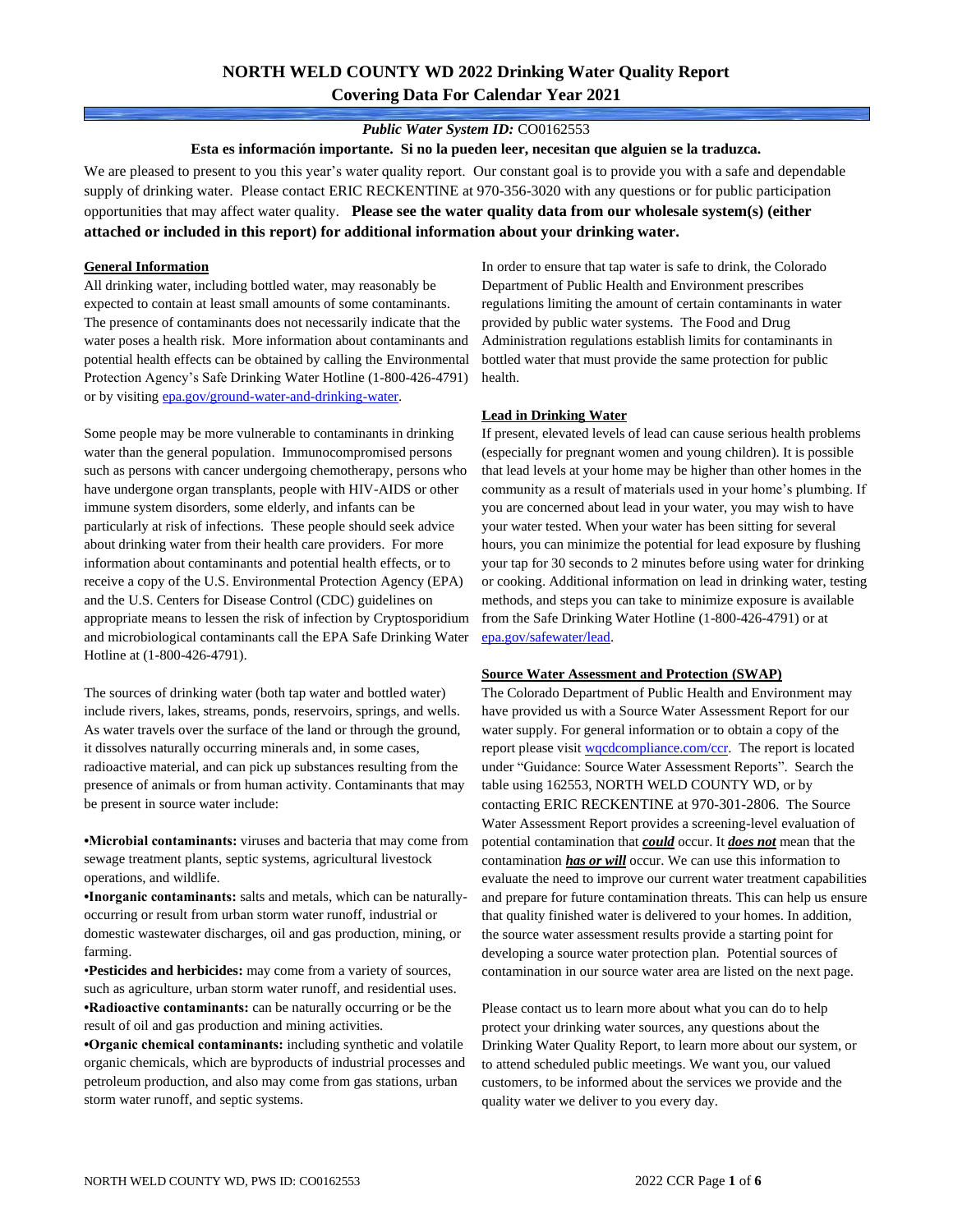# **Our Water Sources**

| <b>Sources (Water Type - Source Type)</b>                                                                                                                                                                                                                                                                                | <b>Potential Source(s) of Contamination</b>                                                                                                |
|--------------------------------------------------------------------------------------------------------------------------------------------------------------------------------------------------------------------------------------------------------------------------------------------------------------------------|--------------------------------------------------------------------------------------------------------------------------------------------|
| PURCHASED FROM CO0135233 (Surface Water-Consecutive<br>Connection)<br>SUMMIT VIEW MASTER METER WITH FT COLLINS (Surface<br>Water-Consecutive Connection)<br>PURCHASED FROM GREELEY CO0162321 (Surface Water-<br>Consecutive Connection)<br>PURCHASED SOLDIER CANYON 135718 SW (Surface Water-<br>Consecutive Connection) | There is no SWAP report, please contact ERIC RECKENTINE<br>at 970-356-3020 with questions regarding potential sources of<br>contamination. |

# **Terms and Abbreviations**

- **Maximum Contaminant Level (MCL)** − The highest level of a contaminant allowed in drinking water.
- **Treatment Technique (TT)**  $A$  required process intended to reduce the level of a contaminant in drinking water.
- **Health-Based** − A violation of either a MCL or TT.
- **Non-Health-Based** − A violation that is not a MCL or TT.
- **Action Level (AL)** − The concentration of a contaminant which, if exceeded, triggers treatment and other regulatory requirements.
- **Maximum Residual Disinfectant Level (MRDL)** − The highest level of a disinfectant allowed in drinking water. There is convincing evidence that addition of a disinfectant is necessary for control of microbial contaminants.
- **Maximum Contaminant Level Goal (MCLG)** − The level of a contaminant in drinking water below which there is no known or expected risk to health. MCLGs allow for a margin of safety.
- **Maximum Residual Disinfectant Level Goal (MRDLG)** − The level of a drinking water disinfectant, below which there is no known or expected risk to health. MRDLGs do not reflect the benefits of the use of disinfectants to control microbial contaminants.
- **Violation (No Abbreviation)** − Failure to meet a Colorado Primary Drinking Water Regulation.
- **Formal Enforcement Action (No Abbreviation)** − Escalated action taken by the State (due to the risk to public health, or number or severity of violations) to bring a non-compliant water system back into compliance.
- **Variance and Exemptions (V/E)** − Department permission not to meet a MCL or treatment technique under certain conditions.
- **Gross Alpha (No Abbreviation)** − Gross alpha particle activity compliance value. It includes radium-226, but excludes radon 222, and uranium.
- **Picocuries per liter (pCi/L)** − Measure of the radioactivity in water.
- **Nephelometric Turbidity Unit (NTU)** − Measure of the clarity or cloudiness of water. Turbidity in excess of 5 NTU is just noticeable to the typical person.
- **Compliance Value (No Abbreviation)** Single or calculated value used to determine if regulatory contaminant level (e.g. MCL) is met. Examples of calculated values are the 90<sup>th</sup> Percentile, Running Annual Average (RAA) and Locational Running Annual Average (LRAA).
- **Average (x-bar)** − Typical value.
- **Range (R)**  $-$  Lowest value to the highest value.
- **Sample Size (n)** − Number or count of values (i.e. number of water samples collected).
- **Parts per million = Milligrams per liter (ppm = mg/L)** − One part per million corresponds to one minute in two years or a single penny in \$10,000.
- **Parts per billion = Micrograms per liter (ppb = ug/L)** − One part per billion corresponds to one minute in 2,000 years, or a single penny in \$10,000,000.
- **Not Applicable**  $(N/A)$  Does not apply or not available.
- **Level 1 Assessment** A study of the water system to identify potential problems and determine (if possible) why total coliform bacteria have been found in our water system.
- **Level 2 Assessment** A very detailed study of the water system to identify potential problems and determine (if possible) why an E. coli MCL violation has occurred and/or why total coliform bacteria have been found in our water system on multiple occasions.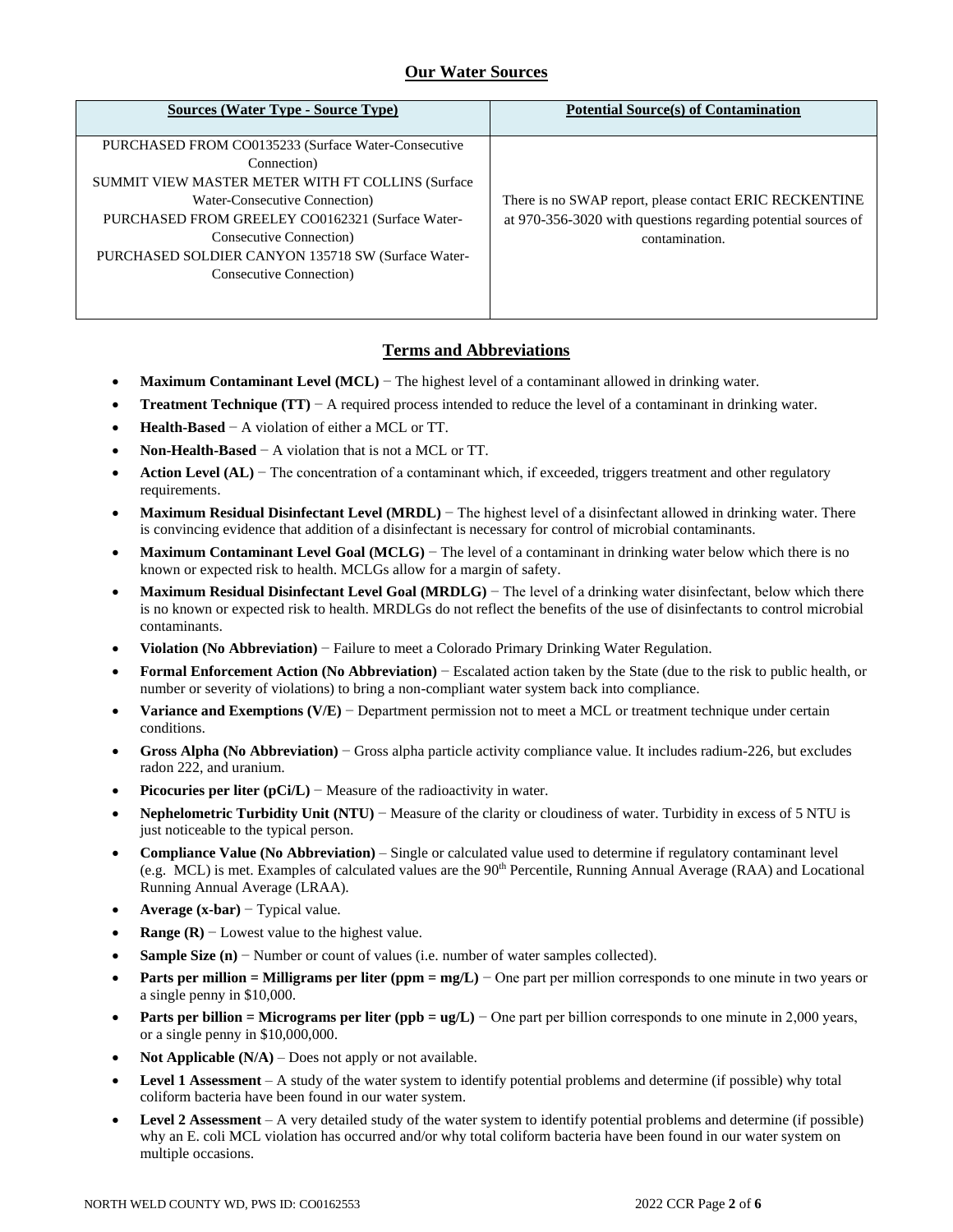# **Detected Contaminants**

NORTH WELD COUNTY WD routinely monitors for contaminants in your drinking water according to Federal and State laws. The following table(s) show all detections found in the period of January 1 to December 31, 2021 unless otherwise noted. The State of Colorado requires us to monitor for certain contaminants less than once per year because the concentrations of these contaminants are not expected to vary significantly from year to year, or the system is not considered vulnerable to this type of contamination. Therefore, some of our data, though representative, may be more than one year old. Violations and Formal Enforcement Actions, if any, are reported in the next section of this report.

**Note:** Only detected contaminants sampled within the last 5 years appear in this report. If no tables appear in this section then no contaminants were detected in the last round of monitoring.

| Disinfectants Sampled in the Distribution System |                                          |                                                                                                            |           |                    |           |             |  |
|--------------------------------------------------|------------------------------------------|------------------------------------------------------------------------------------------------------------|-----------|--------------------|-----------|-------------|--|
|                                                  |                                          | <b>TT Requirement:</b> At least 95% of samples per period (month or quarter) must be at least 0.2 ppm $OR$ |           |                    |           |             |  |
|                                                  |                                          | If sample size is less than 40 no more than 1 sample is below 0.2 ppm                                      |           |                    |           |             |  |
|                                                  |                                          | <b>Typical Sources:</b> Water additive used to control microbes                                            |           |                    |           |             |  |
| <b>Disinfectant</b>                              | <b>Time Period</b>                       | <b>Results</b>                                                                                             | Number of | <b>Sample Size</b> | <b>TT</b> | <b>MRDL</b> |  |
| <b>Name</b>                                      | <b>Samples Below</b><br><b>Violation</b> |                                                                                                            |           |                    |           |             |  |
|                                                  | Level                                    |                                                                                                            |           |                    |           |             |  |
|                                                  |                                          |                                                                                                            |           |                    |           |             |  |
| Chlorine                                         | $1/4/21$ to                              | Lowest period percentage of samples                                                                        | $\Omega$  | 216                | No        | $4.0$ ppm   |  |
|                                                  | 12/7/21                                  | meeting TT requirement: 100%                                                                               |           |                    |           |             |  |
|                                                  |                                          |                                                                                                            |           |                    |           |             |  |

| Lead and Copper Sampled in the Distribution System |                                |                                       |                              |                                  |                                      |                                              |                                                                  |                                                                               |
|----------------------------------------------------|--------------------------------|---------------------------------------|------------------------------|----------------------------------|--------------------------------------|----------------------------------------------|------------------------------------------------------------------|-------------------------------------------------------------------------------|
| Contaminant<br><b>Name</b>                         | <b>Time</b><br>Period          | 90 <sup>th</sup><br><b>Percentile</b> | <b>Sample</b><br><b>Size</b> | Unit<br>of<br><b>Meas</b><br>ure | 90 <sup>th</sup><br>Percentile<br>AL | <b>Sample</b><br><b>Sites</b><br>Above<br>AL | 90 <sup>th</sup><br><b>Percentile</b><br>AL<br><b>Exceedance</b> | <b>Typical Sources</b>                                                        |
| Copper                                             | 06/18/2021<br>to<br>06/29/2021 | 0.26                                  | 30                           | ppm                              | 1.3                                  | $\mathbf{0}$                                 | N <sub>o</sub>                                                   | Corrosion of<br>household plumbing<br>systems; Erosion of<br>natural deposits |
| Lead                                               | 06/18/2021<br>to<br>06/29/2021 | 2.7                                   | 30                           | ppb                              | 15                                   | $\Omega$                                     | N <sub>o</sub>                                                   | Corrosion of<br>household plumbing<br>systems; Erosion of<br>natural deposits |

| Disinfection Byproducts Sampled in the Distribution System |      |         |              |               |                |            |             |                  |                        |
|------------------------------------------------------------|------|---------|--------------|---------------|----------------|------------|-------------|------------------|------------------------|
| <b>Name</b>                                                | Year | Average | Range        | <b>Sample</b> | Unit of        | <b>MCL</b> | <b>MCLG</b> | <b>MCL</b>       | <b>Typical Sources</b> |
|                                                            |      |         | $Low - High$ | <b>Size</b>   | <b>Measure</b> |            |             | <b>Violation</b> |                        |
|                                                            |      |         |              |               |                |            |             |                  |                        |
| Total                                                      | 2021 | 26.73   | 19.4 to 32.9 | 16            | ppb            | 60         | N/A         | N <sub>o</sub>   | Byproduct of drinking  |
| Haloacetic                                                 |      |         |              |               |                |            |             |                  | water disinfection     |
| Acids                                                      |      |         |              |               |                |            |             |                  |                        |
| (HAA5)                                                     |      |         |              |               |                |            |             |                  |                        |
|                                                            |      |         |              |               |                |            |             |                  |                        |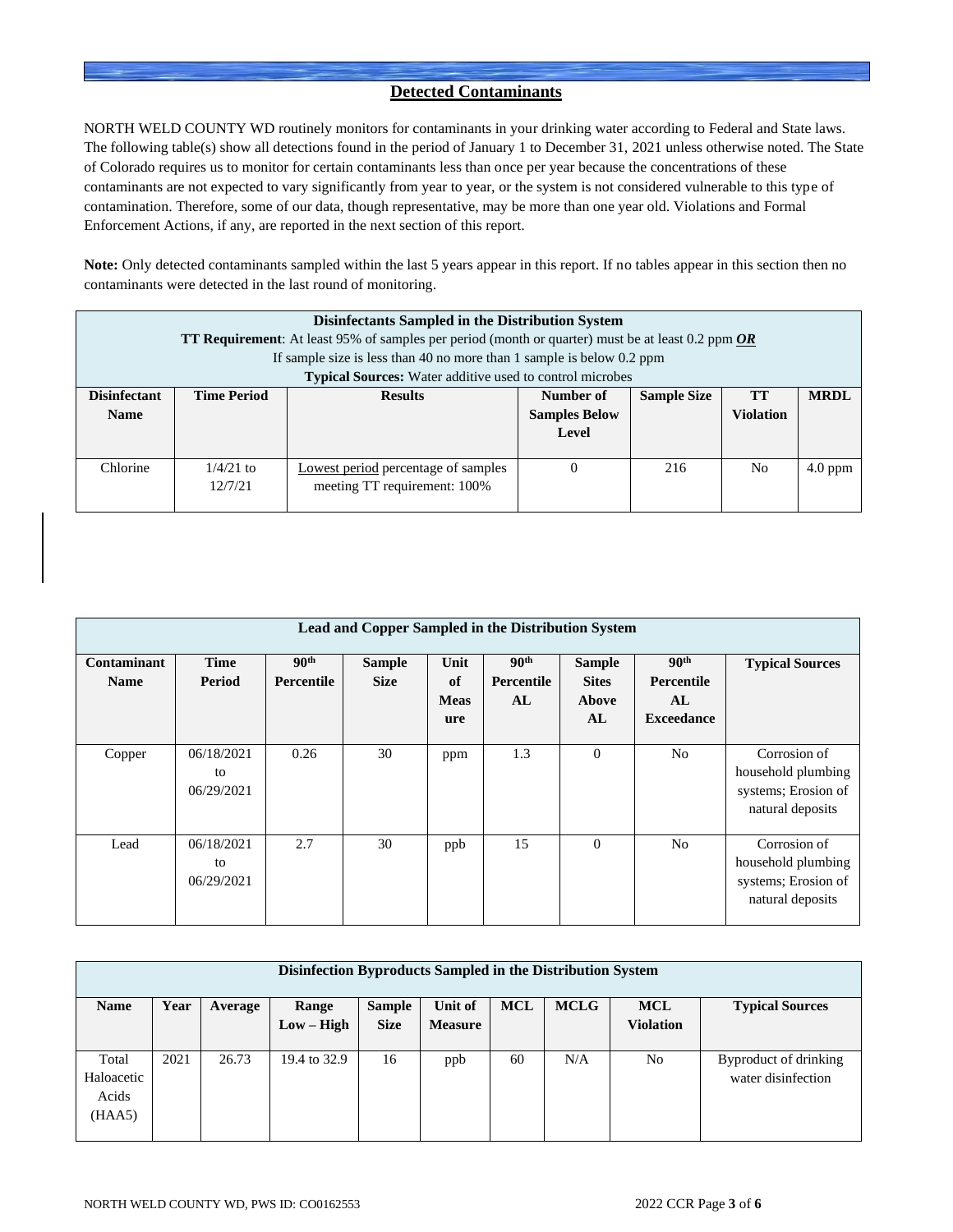| Disinfection Byproducts Sampled in the Distribution System |      |         |                       |                              |                                  |            |             |                                |                                             |
|------------------------------------------------------------|------|---------|-----------------------|------------------------------|----------------------------------|------------|-------------|--------------------------------|---------------------------------------------|
| <b>Name</b>                                                | Year | Average | Range<br>$Low - High$ | <b>Sample</b><br><b>Size</b> | <b>Unit of</b><br><b>Measure</b> | <b>MCL</b> | <b>MCLG</b> | <b>MCL</b><br><b>Violation</b> | <b>Typical Sources</b>                      |
| Total<br>Trihalome<br>thanes<br>(TTHM)                     | 2021 | 28.21   | $20.38$ to<br>39.2    | 16                           | ppb                              | 80         | N/A         | N <sub>o</sub>                 | Byproduct of drinking<br>water disinfection |
| Chlorite                                                   | 2021 | 0.44    | $0.43$ to $0.44$      | 3                            | ppb                              | 1.0        | $\cdot^8$   | No                             | Byproduct of drinking<br>water disinfection |

# **Violations, Significant Deficiencies, and Formal Enforcement Actions**

## **Health-Based Violations**

**Maximum contaminant level (MCL) violations:** Test results for this contaminant show that the level was too high for the time period shown. Please read the information shown below about potential health effects for vulnerable populations. This is likely the same violation that we told you about in a past notice. We are evaluating, or we already completed an evaluation, to find the best way to reduce or remove the contaminant. If the solution will take an extended period of time, we will keep you updated with quarterly notices.

**Treatment technique (TT) violations:** We failed to complete an action that could affect water quality. Please read the information shown below about potential health effects for vulnerable populations. This is likely the same violation that we told you about in a past notice. We were required to meet a minimum operation/treatment standard, we were required to make upgrades to our system, or we were required to evaluate our system for potential sanitary defects, and we failed to do so in the time period shown below. If the solution will take an extended period of time, we will keep you updated with quarterly notices.

| <b>Name</b>      | <b>Description</b>         | <b>Time Period</b>      | <b>Health Effects</b>   |     | <b>TT</b> Level or<br><b>MCL</b> |
|------------------|----------------------------|-------------------------|-------------------------|-----|----------------------------------|
|                  |                            |                         |                         |     |                                  |
| <b>CROSS</b>     | <b>FAILURE TO MEET</b>     | 07/22/2021 - 07/22/2021 | Uncontrolled cross      | N/A | N/A                              |
| <b>CONNECTIO</b> | <b>CROSS CONNECTION</b>    |                         | connections can lead to |     |                                  |
| <b>N RULE</b>    | <b>CONTROL AND/OR</b>      |                         | inadvertent             |     |                                  |
|                  | <b>BACKFLOW</b>            |                         | contamination of the    |     |                                  |
|                  | <b>PREVENTION</b>          |                         | drinking water.         |     |                                  |
|                  | REQUIREMENTS - M615        |                         |                         |     |                                  |
|                  |                            |                         | This is due the         |     |                                  |
|                  |                            |                         | following: we failed to |     |                                  |
|                  |                            |                         | complete the inspection |     |                                  |
|                  |                            |                         | requirements for        |     |                                  |
|                  |                            |                         | backflow prevention     |     |                                  |
|                  |                            |                         | methods in 2018 and     |     |                                  |
|                  |                            |                         | 2019.                   |     |                                  |
| <b>CROSS</b>     | <b>FAILURE TO MEET</b>     | 07/22/2021 - 07/22/2021 | Uncontrolled cross      | N/A | N/A                              |
| <b>CONNECTIO</b> | <b>CROSS CONNECTION</b>    |                         | connections can lead to |     |                                  |
| <b>N RULE</b>    | <b>CONTROL AND/OR</b>      |                         | inadvertent             |     |                                  |
|                  | <b>BACKFLOW</b>            |                         | contamination of the    |     |                                  |
|                  | <b>PREVENTION</b>          |                         | drinking water.         |     |                                  |
|                  | <b>REQUIREMENTS - M614</b> |                         |                         |     |                                  |
|                  |                            |                         | This is due to the      |     |                                  |
|                  |                            |                         | following: we failed to |     |                                  |
|                  |                            |                         | complete the testing    |     |                                  |
|                  |                            |                         | requirements for        |     |                                  |
|                  |                            |                         | backflow prevention     |     |                                  |
|                  |                            |                         | assemblies in 2018 and  |     |                                  |
|                  |                            |                         | 2019.                   |     |                                  |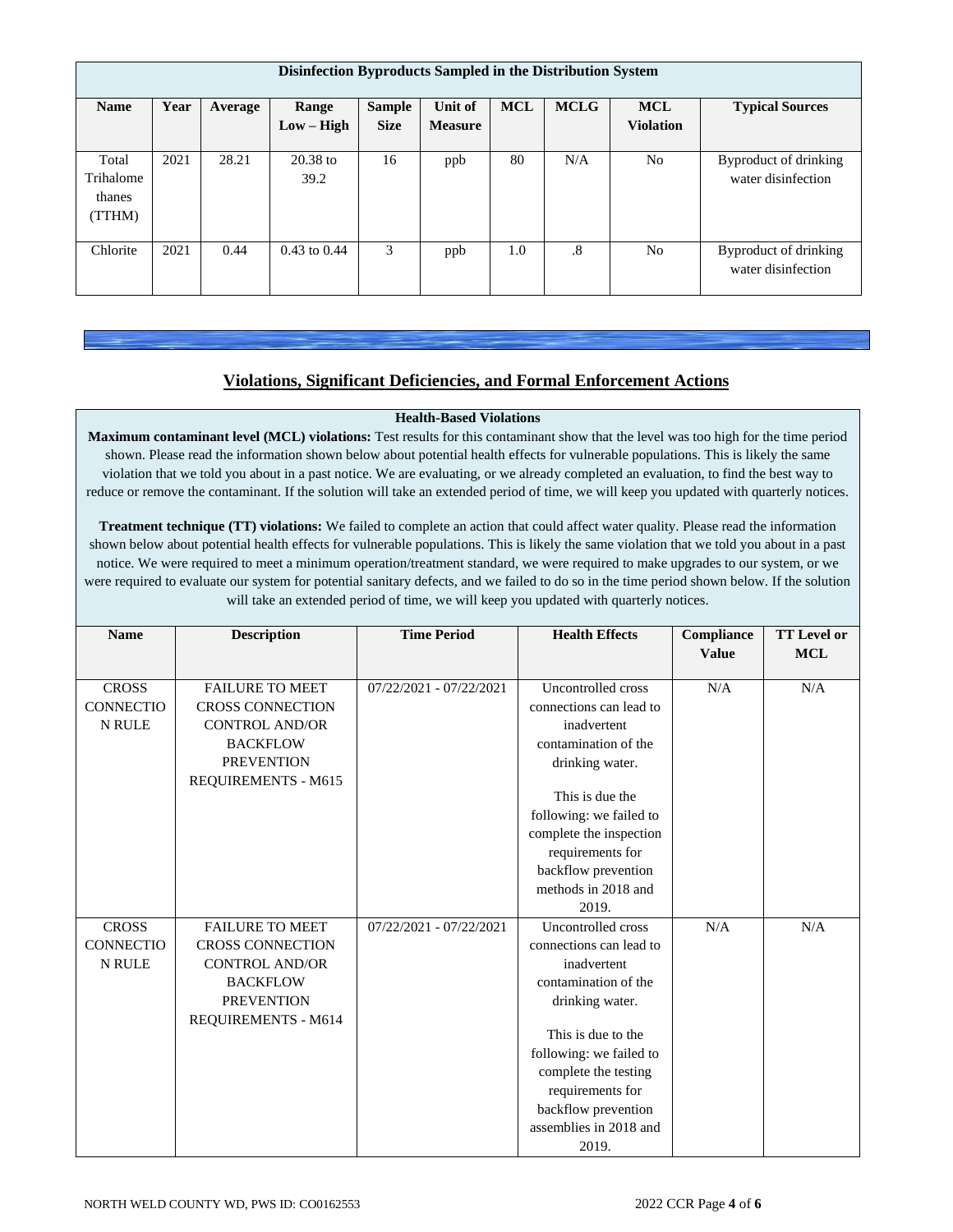#### **Health-Based Violations**

**Maximum contaminant level (MCL) violations:** Test results for this contaminant show that the level was too high for the time period shown. Please read the information shown below about potential health effects for vulnerable populations. This is likely the same violation that we told you about in a past notice. We are evaluating, or we already completed an evaluation, to find the best way to reduce or remove the contaminant. If the solution will take an extended period of time, we will keep you updated with quarterly notices.

**Treatment technique (TT) violations:** We failed to complete an action that could affect water quality. Please read the information shown below about potential health effects for vulnerable populations. This is likely the same violation that we told you about in a past notice. We were required to meet a minimum operation/treatment standard, we were required to make upgrades to our system, or we were required to evaluate our system for potential sanitary defects, and we failed to do so in the time period shown below. If the solution will take an extended period of time, we will keep you updated with quarterly notices.

| <b>Name</b>                             | <b>Description</b> | <b>Time Period</b> | <b>Health Effects</b> | <b>Compliance</b><br>Value | <b>TT Level or</b><br><b>MCL</b> |  |
|-----------------------------------------|--------------------|--------------------|-----------------------|----------------------------|----------------------------------|--|
| <b>Additional Violation Information</b> |                    |                    |                       |                            |                                  |  |

Please share this information with all the other people who drink this water, especially those who may not have received this notice directly (for example, people in apartments, nursing homes, schools, and businesses). You can do this by posting this notice in a public place or distributing copies by hand or mail.

Describe the steps taken to resolve the violation(s), and the anticipated resolution date:

Each year a percentage of customer and District owned backflow protection needs to be inspected/tested to ensure the protection is working. We provided documentation for compliance year 2020 confirming the backflow prevention method inspection and assembly testing annual compliance ratios were met in 2020. The State deemed these issues resolved at the time the violations were issued, and no additional follow up is required.

### **Non-Health-Based Violations**

These violations do not usually mean that there was a problem with the water quality. If there had been, we would have notified you immediately. We missed collecting a sample (water quality is unknown), we reported the sample result after the due date, or we did not complete a report/notice by the required date.

| <b>Name</b>                     | <b>Description</b>                                                                                                            | <b>Time Period</b>      |
|---------------------------------|-------------------------------------------------------------------------------------------------------------------------------|-------------------------|
| <b>CROSS CONNECTION RULE</b>    | <b>FAILURE TO MEET CROSS</b><br>CONNECTION CONTROL AND/OR<br><b>BACKFLOW PREVENTION</b><br><b>REQUIREMENTS - M610</b>         | 07/22/2021 - 09/24/2021 |
| <b>CONSUMER CONFIDENCE RULE</b> | <b>FAILURE TO DELIVER AN ANNUAL</b><br><b>CONSUMER CONFIDENCE (WATER</b><br><b>OUALITY) REPORT TO THE</b><br>PUBLIC/CONSUMERS | 07/01/2021 - 08/03/2021 |

## **Additional Violation Information**

Please share this information with all the other people who drink this water, especially those who may not have received this notice directly (for example, people in apartments, nursing homes, schools, and businesses). You can do this by posting this notice in a public place or distributing copies by hand or mail.

Describe the steps taken to resolve the violation(s), and the anticipated resolution date:

CROSS CONNECTION RULE - This violation was issued for record keeping. CDPHE requested we update the written Backflow Prevention Cross-Connection Control Program. This update was completed, and issue resolved in 2021.

CONSUMER CONFIDENCE RULE – The Annual Report was delivered to customers in the May 2021 bill insert and added to the website, but proof of delivery was not provided to CDPHE. We provided proof of delivery in August 2021, and the violation was resolved.